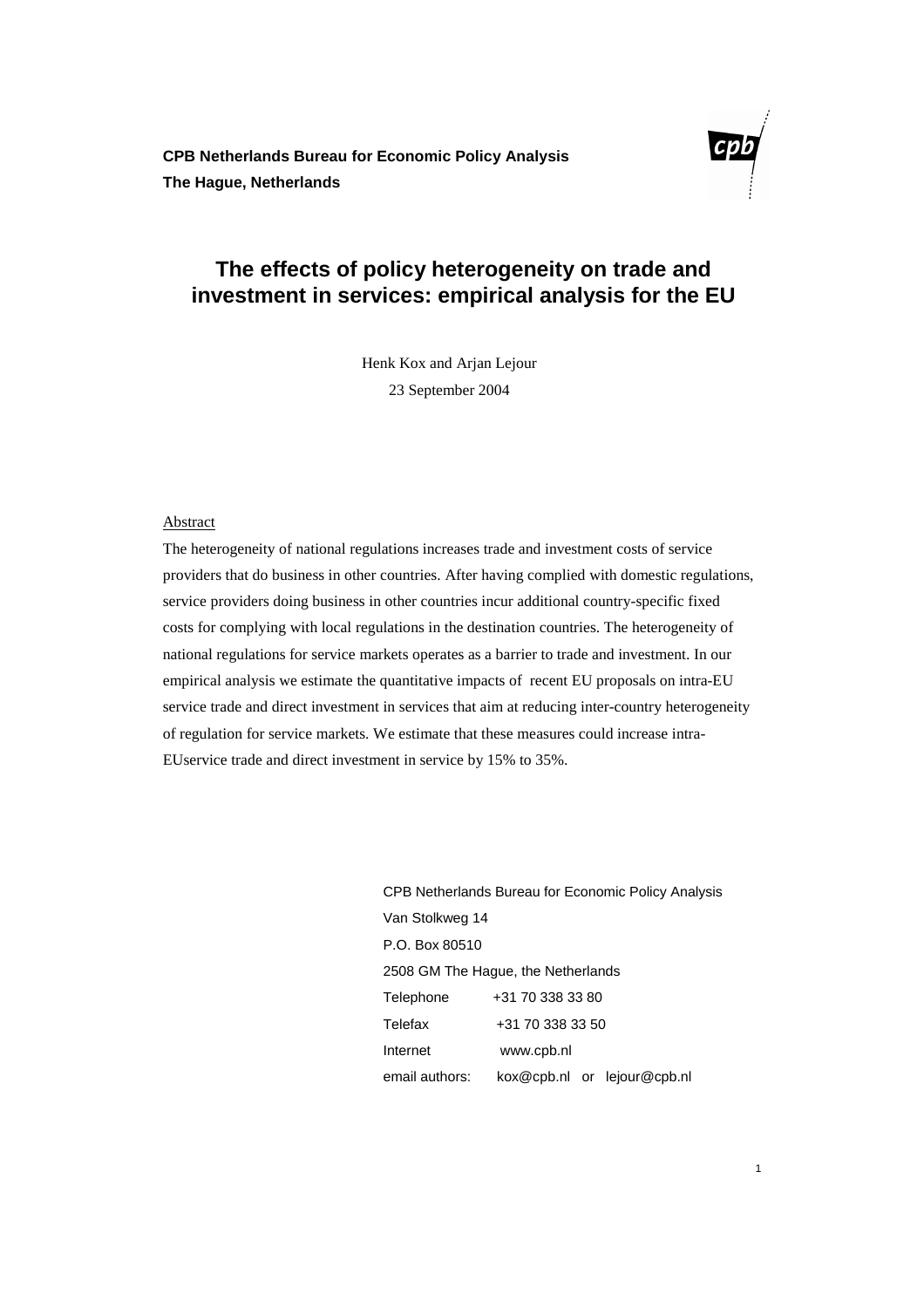## **1 Introduction**

The European Commission recently launched a *Proposal for a Directive of the European Parliament and of the Council on Services in the Internal Market (EC 2004). Its aim is to* boost the EU's Internal Market in Services by reducing regulation-based impediments to trade and investment in the service market. This CPB Communication presents the main results of a quantitative study on the possible impacts of these EU proposals on intra-EU service trade and direct investment in services. If the proposals are fully implemented, we expect an increase for both commercial service trade and the stock of foreign direct investment of about 15% to 35%. It will take at least several years after the implementation before these gains in trade and investment are realized. Full details and backgrounds on methods and data will be available in the underlying CPB Document.<sup>1</sup>

#### **The unfinished Single Market**

A cornerstone of the European Union (EU) is the principle that goods, services, capital and labour can move freely between the member states. The internal market for goods seems to function well, after the implementation of the Single Market programme in 1988. That is however not the case for the internal market in services. Service providers often experience obstacles if they want to export their services to other EU member states, or when they want to start a subsidiary company in other EU member states. The EC (2002) concluded that these impediments are to a considerable degree caused by national regulations for service exporters, foreign investors in services, and for the service product itself. Such regulations are mostly made for domestic purposes without much regard for the interests of foreign service providers.

A key element of the recent EC proposals is the 'country of origin' principle. A service has to meet the standards set by regulation of the country of origin, but may no longer be confronted by additional regulation in the EU country where the service is delivered. Moreover the establishment of foreign subsidiaries has to be facilitated by introducing a single point of contact in a country. A single point of contact will be the place where the foreign service providers can fulfil all their administrative and regulatory obligations. Another aim of the directive is to eliminate unnecessary and discriminatory regulation such as nationality and residence restrictions. The proposed directive has potentially strong implications, because of its "horizontal" approach: it applies the same principles to a large part of the EU service sector. The EU directive is intended to become effective from 2010 onwards, and may have large impacts on the European service economy. The proposed measures could boost bilateral service trade between EU member states and also the intra-EU direct investment in the service sector.

<sup>1</sup> The full report (Kox, Lejour and Montizaan, 2004) will appear in October.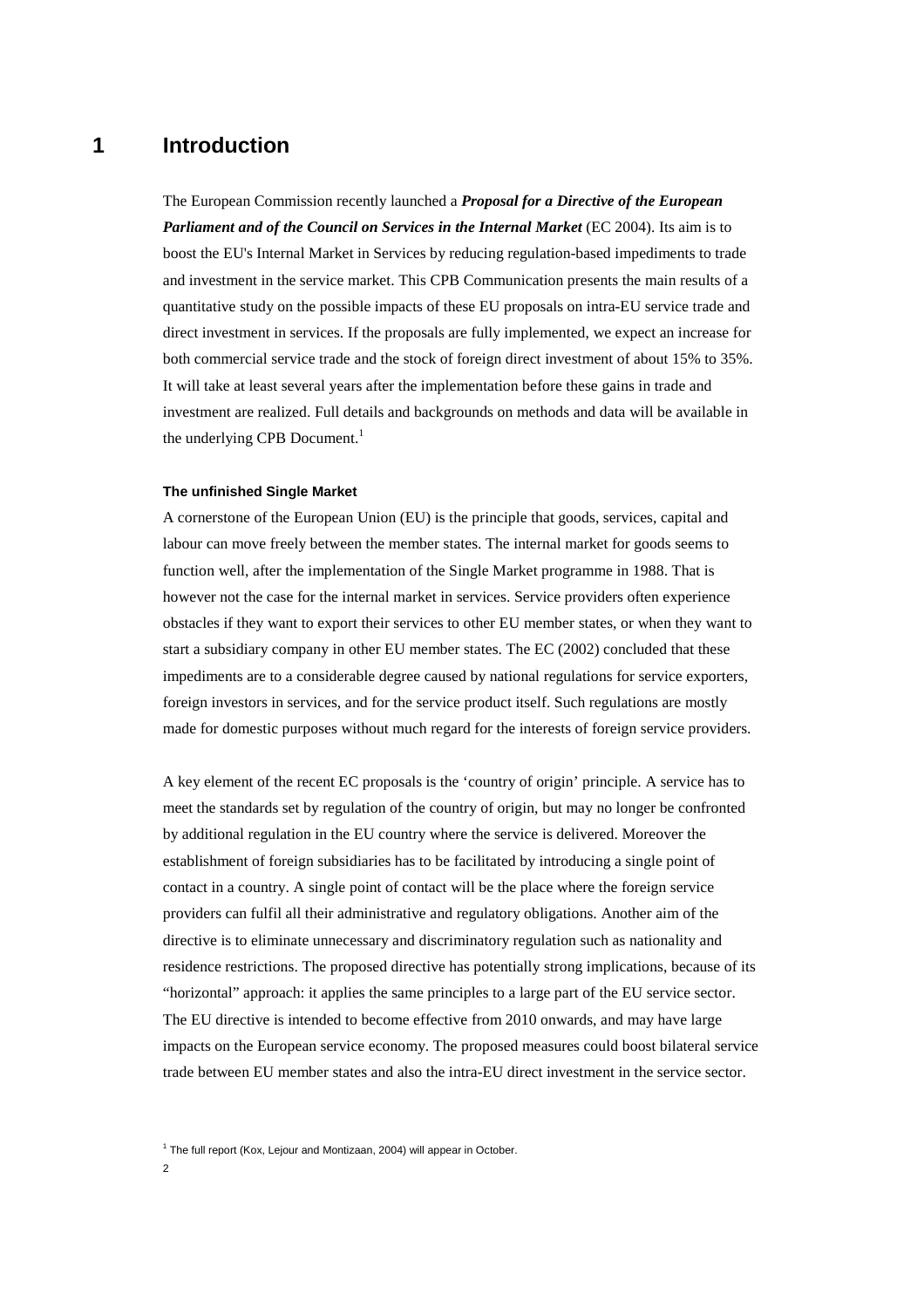Our study investigates how intra-EU cross-border service trade and foreign direct investment in commercial service sectors will change if this directive would be implemented to the full. Our work builds upon recent empirical OECD work about the impact that national differences in regulation intensity have on the pattern of trade and investment.<sup>2</sup> We concentrate on the EU member states, and we refined the OECD method of analysis. Instead of only looking at national differences in the level of regulation we focus on heterogeneity in the form and contents of national regulations for service markets. The heterogeneity of national regulations increases trade and investment costs of service providers that do business in other EU member states. We conclude that the full implementation of the proposed directive may lead to a substantial increase of intra-EU trade in commercial services and intra-EU direct investment in services sector.

## **2 Regulation heterogeneity as a major barrier to intra-EU service trade**

## **2.1 Service trade and regulation**

Service markets have a long history of regulation. Partly, this is due to the externalities that the production of some services may cause for third parties, such as environmental effects of transport, the impact of bank reliability on the overall financial system, or the safety aspects of building design. But there is also a more innate cause for government intervention that may have to do with the very nature of the service product. The production and consumption of the service products often cannot be separated in place and time, making it difficult to standardise a service product. The quality of the product is a priori uncertain for the consumer – more than holds for commodities. In the case of a simple service product such as a haircut, this uncertainty problem is generally manageable. The information problem for the individual service buyer is however more serious in the case of more complex professional and medical services that require the input of specialist knowledge. The buyer of such service products is confronted with a structural information asymmetry as to the quality of the service product, sometimes even after the transaction took place. To repair such structural asymmetries government authorities use sometimes strict regulations for certain professional services.

Each authority uses its own system of quality safeguards for domestic consumers and service buyers, also within the European Union. That could perhaps be fine in an autarkic system, but it is certainly a great nuisance in a situation with international trade. Service exporters are confronted with different regulations and requirements in each destination

<sup>&</sup>lt;sup>2</sup> In particular, Golub and Nicoletti (2004) and Nicoletti et al. (2003b). The OECD researchers concluded that a reduction in national regulation to that of the least-regulated country, the United Kingdom, could increase bilateral trade in services in the OECD by about 20%, whereas foreign investment in services stock could increase by 10-20%.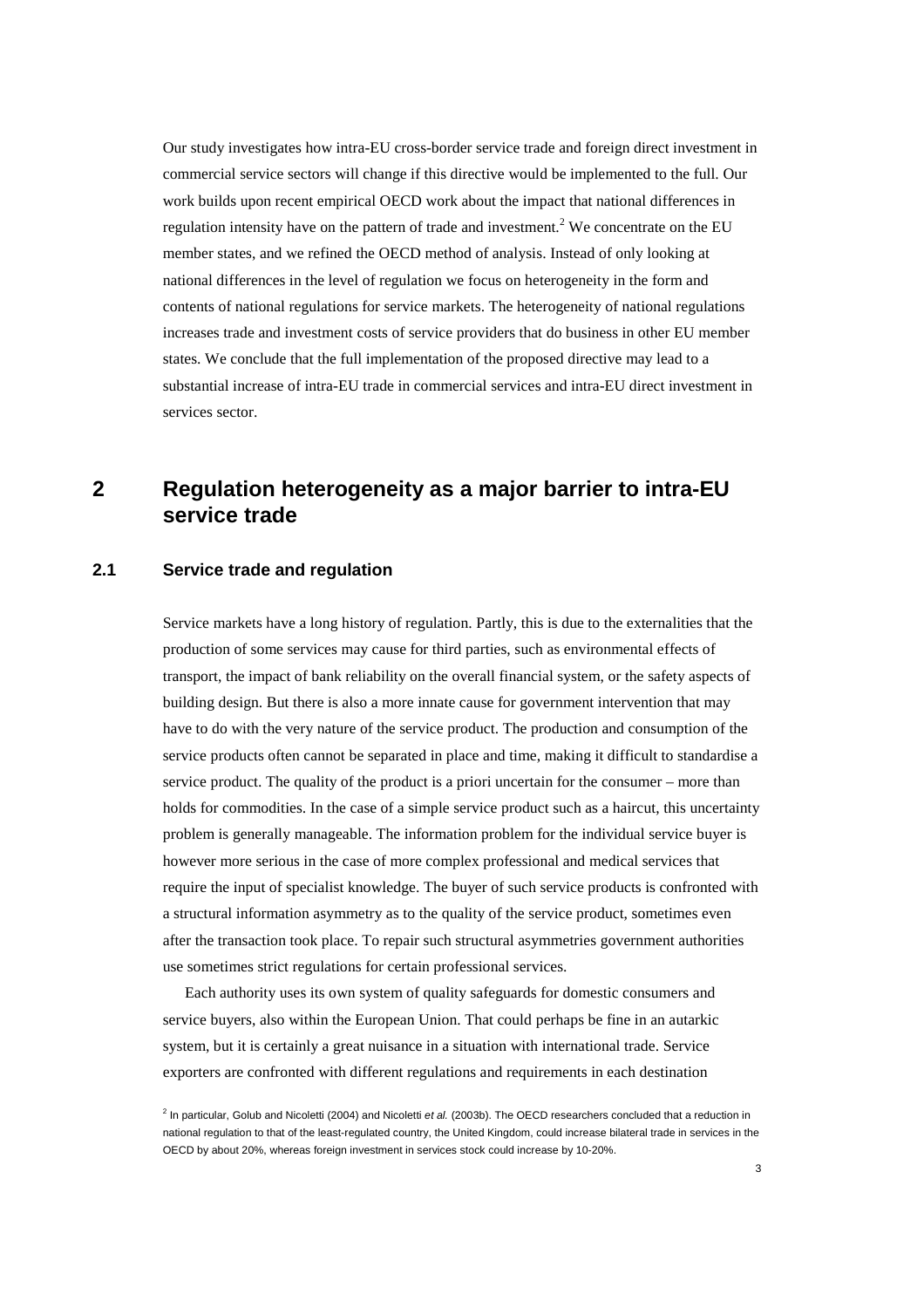country, and the transaction costs that it creates for export transactions. Barriers result in considerable costs for companies engaging in activities doing business between Member States. These costs can be a prohibitive barrier for entering export markets, in particular for small and medium-sized enterprises.

The real trade burden does *not* result from the mere fact that a national service market *is* regulated. An important point in this regard is the distinction between regulation intensity and regulation heterogeneity. Suppose that all EU member states have the same type of qualification requirement for providers producing a particular service product. Since qualification costs are mainly fixed costs, it would cost an exporting firm a one-off effort to comply with the qualification criteria. Once having incurred these fixed costs, it could allow the firm to reap economies of scale by expanding its market into additional EU member states. The picture changes when each EU member state has its own qualification criteria, causing additional fixed costs after entering that particular market.<sup>3</sup> Moreover, due to the fact that these fixed qualification costs are specific for that national market, the costs cannot be spread out over production that is destined for other EU markets. The consequence is that the regulation heterogeneity severely restricts intra-European economies of scale in complying with regulations. Figure 1 pictures these effects for a service provider who subsequently enters a number of EU export markets.



**Figure 1 Cost effect of regulation heterogeneity in EU internal market (perspective of exporting firm)** 

**market size (home plus exports)**

The presence of national qualification requirements gives rise to country-specific fixed transaction costs for the service exporter. Since qualification requirements and associated costs for legal and other assistance are mostly independent of firm size, these market entry costs deter

4  $3$  We assume that exporters sequentially enter other EU markets, after exploiting the local demand potential of each market.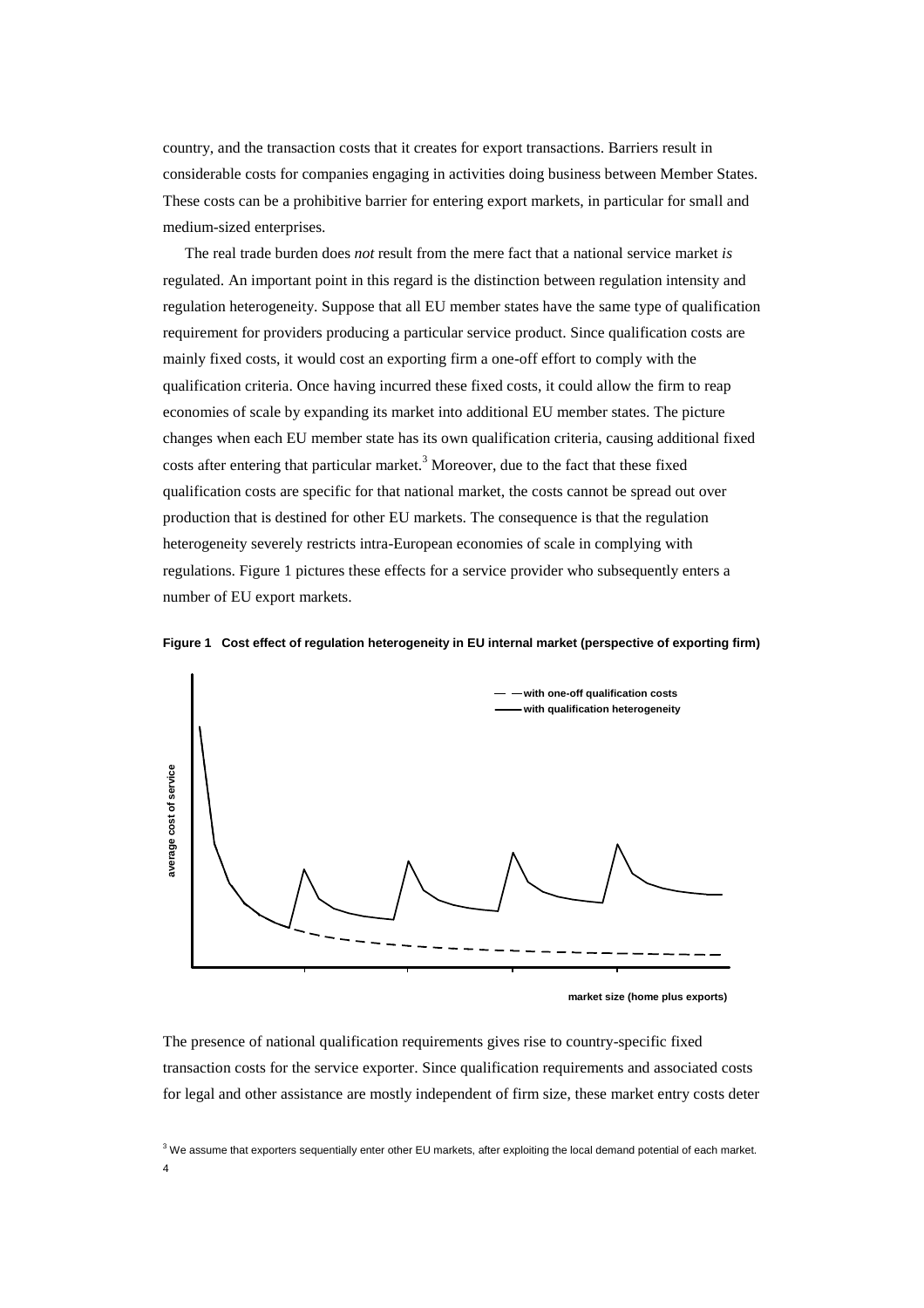particularly small and medium-sized firms from entering the service market of another EU member state.<sup>4</sup> Note that small- and medium-sized firms form the large majority of service providers. Implicitly, Figure 1 shows the cost and efficiency gains that can be attained by a system that allows firms to achieve more economies of scale in dealing with regulation requirements.

If EU countries would share a common structure of service regulation, then it is no longer a problem that some member states have a more stern regulation than other member states. The point with a common regulation architecture is that compliance costs made for the more lenient member states are no longer forfeit when entering an export country with tougher regulation (higher regulation intensity). The only thing happening is that some additional compliance costs come on top of it.

Not only service providers are hampered by the heterogeneity in regulatory regimes. An other consequence is that the higher level of average costs will push up the price level of the service, to the detriment of individual consumers and firms purchasing the service. Moreover it restricts the choice possibilities for consumers because it makes foreign service providers refraining from entering the market. Regulation heterogeneity results in a lower level of foreign competition, and it suppresses the influx of foreign service providers with new products and innovative working methods. The result is an upward effect on domestic service prices. In the case of producer services, it leads to higher input prices for EU-based firms.

#### **2.2 The proposed EU directive on the Internal Market for Services**

Even if Member States have different preferences for the level of regulation of services industries, they might still adopt a common architecture in service regulation and make more use of mutual recognition of national service regulation. In this way they may benefit from the advantage of broader consumer choice, lower prices and lower costs of inputs. In 2004 the EC has proposed a directive to reduce these impediments for trade in commercial services. The proposed directive has a "horizontal" approach: it applies the same principles to a large part of the EU service sector. <sup>5</sup>

A key element of the directive is the 'country of origin' principle. A service has to fulfil the regulation of the country of origin, and may not be hindered by (additional) regulation in the destination country. The introduction of the "country of origin" principle implies that EU Member States apply mutual recognition with regard to domestic regulations of the service exporting country. To strengthen the basis for such mutual recognition, the proposed EU directive includes a number of measures that will stimulate inter-governmental exchange of information on each other's domestic regulations for exported commercial services.

<sup>&</sup>lt;sup>4</sup> The impact on the establishment of foreign affiliates (FDI, commercial presence) is more or less similar.

<sup>&</sup>lt;sup>5</sup> Including the commercial service sectors Trade and Distribution, Business Services, Hotels and Restaurants, Personal Services, Construction. Not covered by the proposed Directive are: Banking, Insurance, Transport, and Medical Services.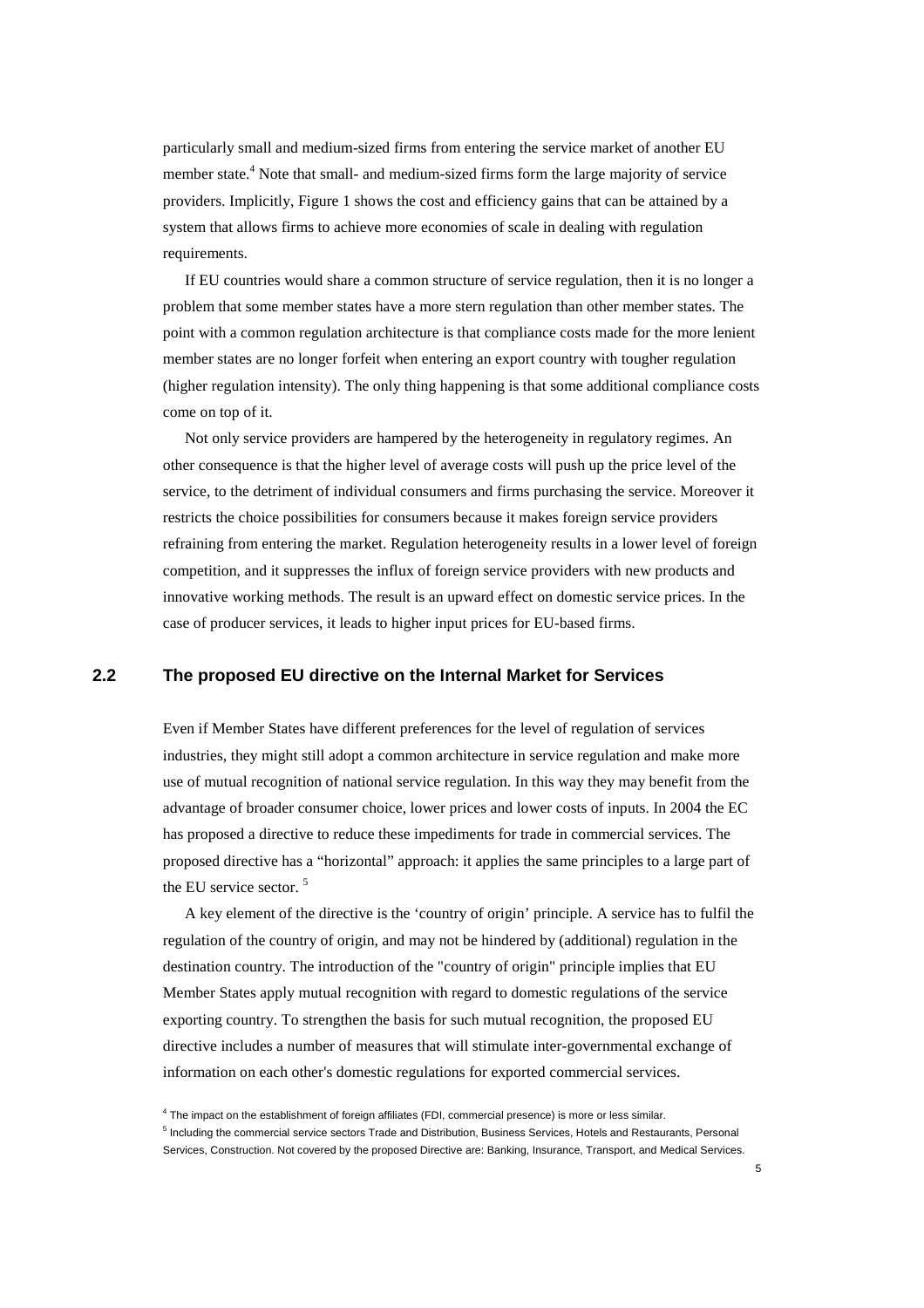Since production and consumption of a service often cannot easily be split in time and place, service providers often have to move abroad for delivering the service. The most important channel for providing a service in another country is through setting up a foreign subsidiary (e.g. Karsenty 1999). Some elements of the proposed EU directive target directly at removing barriers for direct investment in the service sector, like the obligation for EU member states to create a single point of contact for foreign firms. A single point of contact will be the place where the foreign service providers can fulfil all their administrative and regulatory obligations. Another element of the directive is a ban on discriminative nationality and residence restrictions for the management of foreign service firms.

## **3 The effects of policy heterogeneity on trade and investment in services: empirical analysis**

We quantify the effect of the proposed EU directive using the regulatory indicators developed by the OECD. We concentrate on product market regulation and restrictions for foreign direct investment (FDI). Based on direct input from member governments the OECD has developed a very detailed database on national product market regulation. We use it to construct a new bilateral indicator of heterogeneity in regulation.

#### **3.1 Regulation heterogeneity indicator**

For a quantitative assessment of the potential effects of reduced policy heterogeneity we needed a numerical measure of policy heterogeneity, and we developed one ourselves. Our measure of inter-country policy heterogeneity builds upon detailed pair-wise comparisons between individual countries for specific aspects of product market regulation. The comparison includes 192 detailed aspects of product market regulation. Data for all these policy aspects could be derived from the OECD Regulation Database. The heterogeneity indicator measures per comparison item whether two countries have identical regulation or not. Is it different than we assign a value of *1* to it, and when there is no difference we assign the value of *0*. We do this for all 192 items and calculate an average. This yields a numerical indicator for the degree of policy heterogeneity between each pair of individual countries. Based on this procedure we get a matrix of pair-wise indicators for regulation heterogeneity for all EU country combinations. The advantage of using the OECD database was that we can also decompose the policy heterogeneity according to the policy area classification system of the OECD.

Regulation in product markets stretches out over many issues. Not all these issues are covered by the EU directive. However, many regulatory issues in the directive are incorporated in the OECD regulatory indicators and our heterogeneity indicator. Therefore the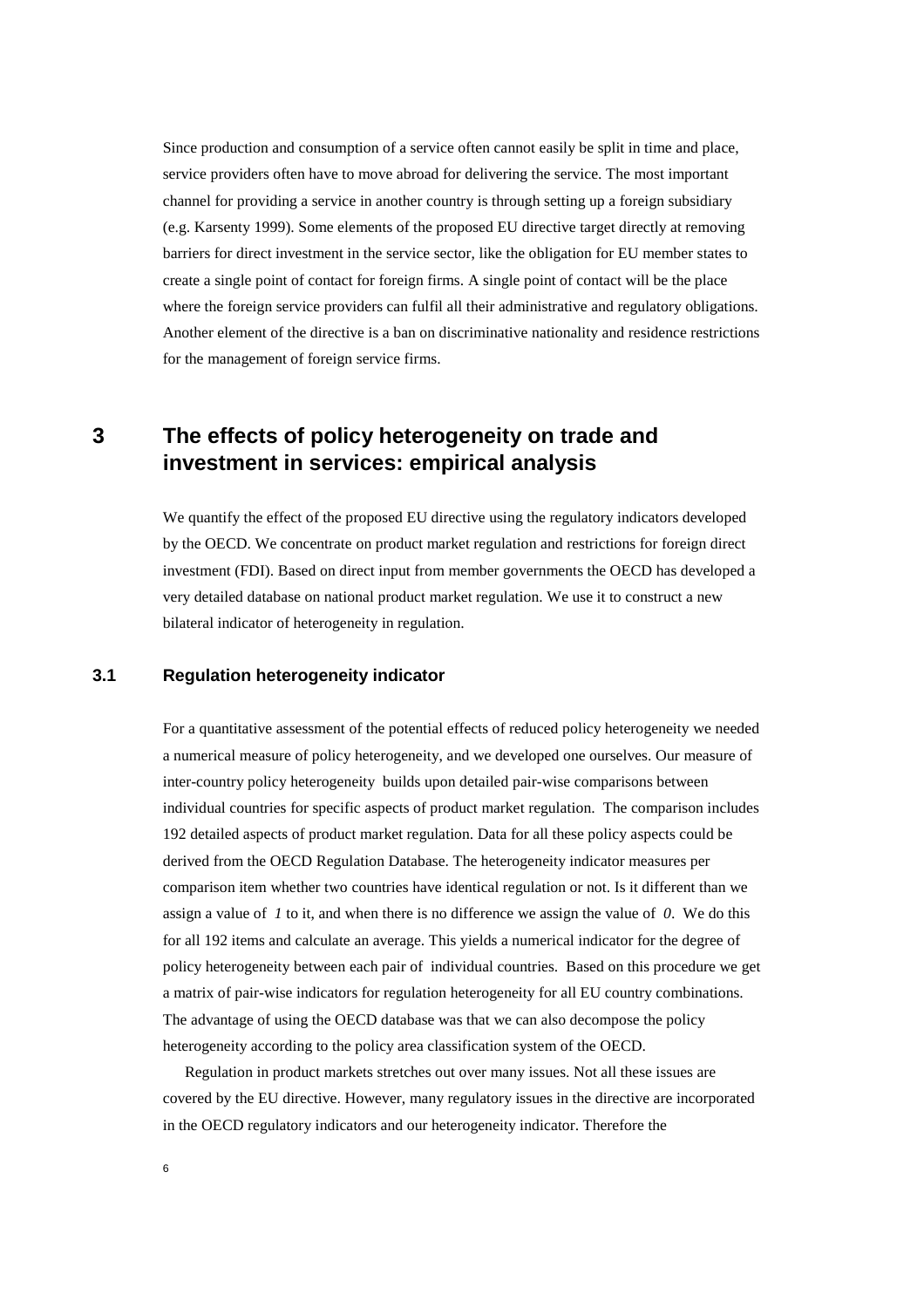implementation of the EU directive can be well represented by changes in our heterogeneity indicator.

Table 1 sketches in which policy domains the EU measures will have their largest impact and how this is likely to affect the different aspects of regulatory heterogeneity in product markets for services. The table is based on a detailed analysis of the concordance between the OECD regulation database and the aspects covered by the proposed EU directive. Because of the uncertainty of the impact of the EU directive on some regulatory items of the OECD regulatory database we use a bandwidth indicating minimum and maximum effects.

#### **Table 1 Construction of an indicator for the heterogeneity of Product Market Regulation (PMR), based on the OECD Regulation database**

| Heterogeneity components<br>and covered policy domains b) | Number of<br>comparison<br>items in the<br>database | Weight as % of total<br>number of comparison<br>items for overall PMR<br>heterogeneity indicator | Range of expected<br>Impacts of the EU<br>directive on regulation<br>heterogeneity<br>components <sup>a)</sup> |
|-----------------------------------------------------------|-----------------------------------------------------|--------------------------------------------------------------------------------------------------|----------------------------------------------------------------------------------------------------------------|
| Regulatory and administrative opacity                     | 13                                                  | 7.1                                                                                              | reduction $66 - 77$ %                                                                                          |
| Explicit barriers to trade and investment                 | 14                                                  | 7.7                                                                                              | reduction $73 - 78$ %                                                                                          |
| Other outward barriers                                    | 5                                                   | 2.7                                                                                              | reduction 80 %                                                                                                 |
| Administrative burdens on start-ups                       | 45                                                  | 24.6                                                                                             | reduction $34 - 46$ %                                                                                          |
| Barriers to competition                                   | 61                                                  | 33.3                                                                                             | reduction $29 - 37$ %                                                                                          |
| State control <sup>c)</sup>                               | 45                                                  | 24.6                                                                                             | reduction 3-6 %                                                                                                |
| Overall PMR heterogeneity indicator                       | 183                                                 | 100                                                                                              | reduction $31 - 38$ %                                                                                          |

Notes: a) Based on detailed item-wise consideration of the match between the EU directive and the 183 specific regulation items selected from the OECD database. Annex 2 mentions examples of the various regulatory policy domains. More details will be published in a background report (Kox, Lejour and Montizaan, 2004b) that will appear together with the main document (Kox, Lejour and Montizaan, 2004a).

b) Annex 2 of this report presents examples of regulation elements that are covered by the differnt policy domains.

c) In the scenario analysis we ignore the small impacts of the EU directive on policy heterogeneity in State control.

#### **3.2 Impact of regulation on bilateral service trade**

For explaining bilateral commercial service trade<sup>6</sup> between EU member states we use a gravity model<sup>7</sup> as is widely applied for the analysis of bilateral trade patterns. The model explains the bilateral trade from the following variables: the distance and differences in languages between countries (as measure for trade costs), GDP in the countries of origin and destination (as a measure for market size and scale effects), and regulatory barriers. For the latter we investigate both the impact of the level and the heterogeneity of national product market regulations. We

 $<sup>7</sup>$  Nahuis (2004) provides an overview of the gravity model and its theoretical foundations.</sup>

<sup>&</sup>lt;sup>6</sup> Due to the unavailability of bilateral data on service trade, commercial service trade data includes trade in Trade and Distribution, Business Services, Hotels and Restaurants, Personal Services, Construction, and unfortunately Financial Services. Transport services and travel services are excluded (OECD 2004).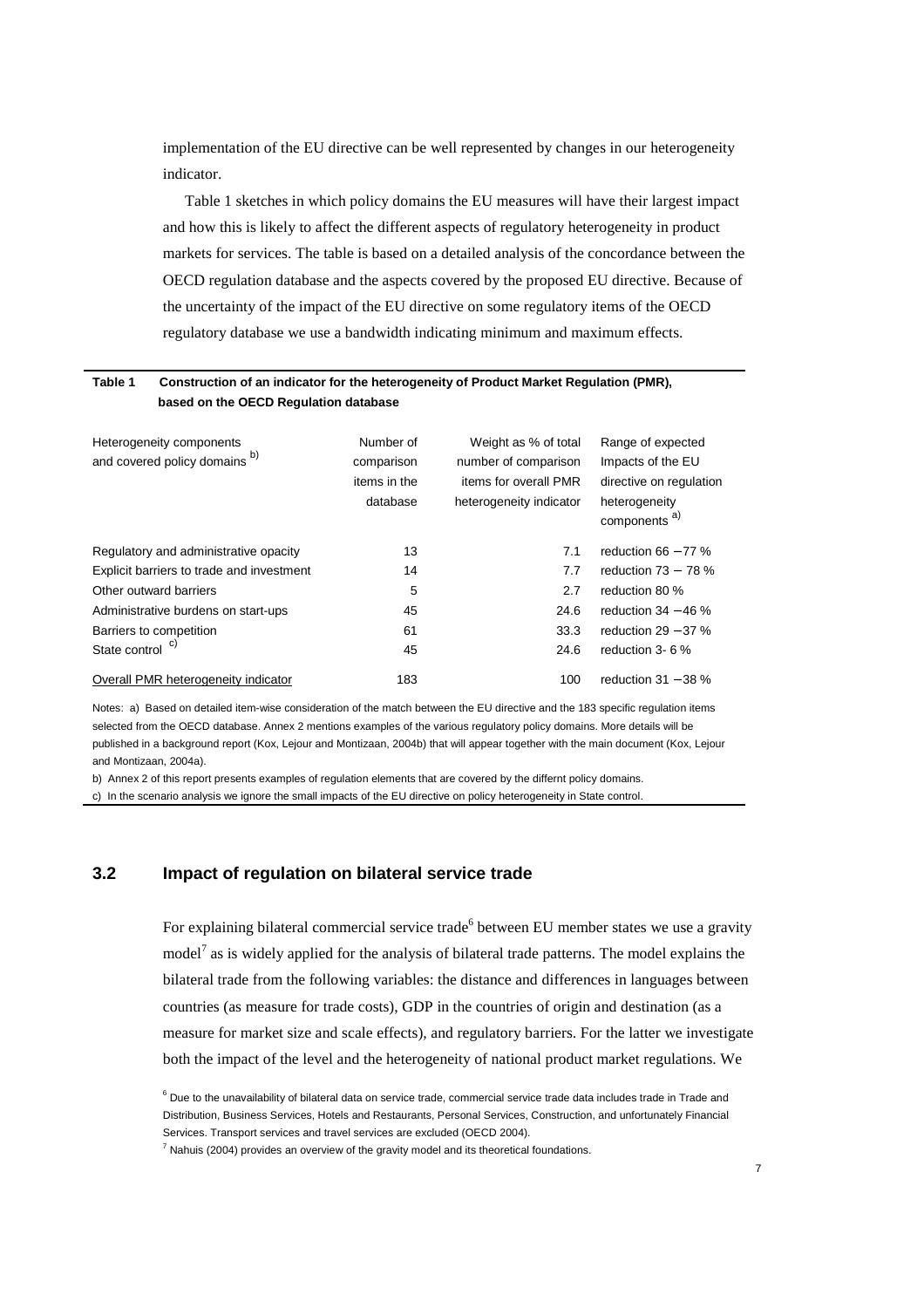correct for unobserved variables in both origin an destination country. In the Annex we specify the equation that has been used for the scenario analysis.

The empirical analysis shows that the level and the heterogeneity of regulation between countries has a significant negative effect on bilateral trade in services. Various specifications and estimation methods lead to similar results: the intensity of regulation and its heterogeneity are variables that significantly affect the volume of trade in commercial services:

- A high level of domestic regulation has negative impact on the origin country's services exports and a negative impact on service imports from other EU Member States.
- Heterogeneity in one aspect of product market regulation (namely *Barriers to competition*) has markedly negative impact on trade in commercial services. Heterogeneity in *Administrative barriers for starting-up firms* appear to have a stimulating impact on exports. The reason may be that these barriers make it more difficult for service providers to set up a foreign subsidiary in the other country, thus increasing the relative attractiveness of exporting as a way of delivering services to these markets. Variables for the other components of regulatory heterogeneity have no statistically significant impact on commercial service trade.

### **3.3 Impact of regulation on bilateral direct investment**

For explaining bilateral direct investment stocks we adapted the gravity model with elements of the knowledge-capital model developed by Markusen (2002). The latter model is becoming the standard explanation for direct investment decisions by multinational enterprises. It allows for an integrated treatment of trade and direct investment decisions in international service markets.<sup>8</sup> For explaining bilateral direct investment stocks we use the following variables: the distance and differences in languages between countries (as measure for trade costs), GDP in the country of origin and destination (as a measure for market size and scale effects), the labour productivity level in the service sector of the origin country (as a measure for technological advantage), and regulatory barriers. For the latter we investigate both the level and the heterogeneity of national product market regulations and FDI restrictions. We correct for unobserved variables in origin and destination country. The equation that has been used for scenario analysis in the case of direct investment is specified in the Annex.

The augmented gravity model explains a considerable part of the variation in bilateral FDI stocks in the EU. A strong tendency is that countries with a higher domestic productivity in services tend to invest more in other countries. With regard to the policy variables, we find that:

• Direct investment between EU countries is strongly (and in a negative sense) affected by the regulation level and by inter-country heterogeneity of product-market regulation.

<sup>&</sup>lt;sup>8</sup> Foreign direct investment is henceforth abbreviated as FDI.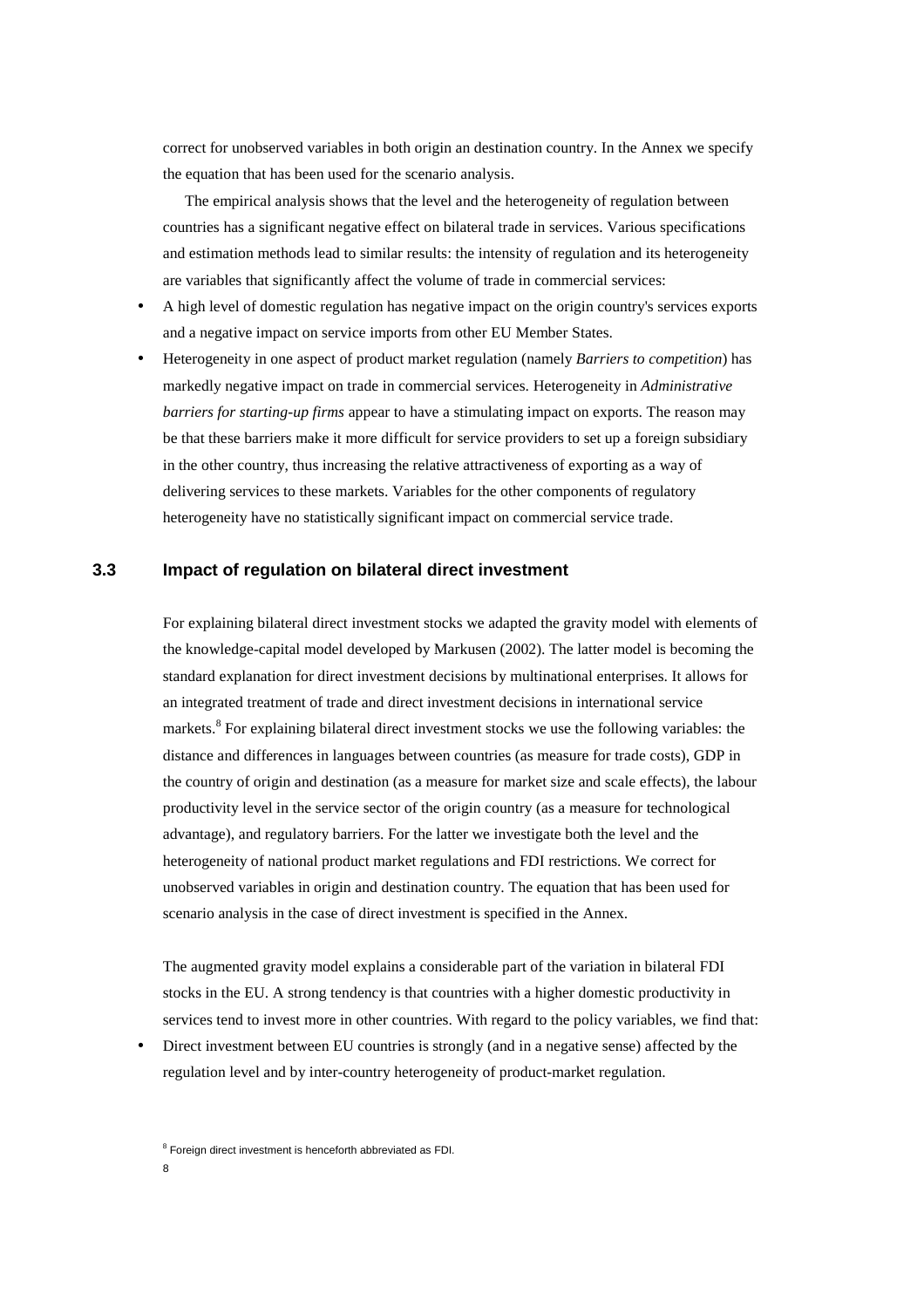- Countries with the lowest level of *product market regulation* export and invest more abroad than others.<sup>9</sup>
- FDI restrictions in the destination country have a strong negative impact on foreign direct investment.
- Several aspect of the heterogeneity in product market regulation between the origin and destination country have a significant effect on the level of FDI. Heterogeneity in *Barriers to competition* and *State control* have a negative effect on bilateral FDI, while heterogeneity in *Explicit barriers to trade and investment* appears to have a positive effect on direct investment. The reason may be that *Explicit barriers to trade and investment* consists mainly of barriers to exports. Such trade barriers increase the relative attractiveness of direct investment over exports as a channel for providing services to the market of other EU countries.

#### **3.4 Impact of the EU proposals: scenario analysis**

We used the estimated coefficients from the preferred regressions for bilateral service trade and for bilateral direct investment stocks as the basis for quantifying the potential impact of the EU proposal in the internal market for services. For direct investment, our scenario includes the effect of a lower *level* of national FDI restrictions in the destination countries.<sup>10</sup> We did not account for different implementation stages, but instead we quantified the effects of full implementation of the EU directive, indicating the bandwidth of the resulting maximal effects on service trade and direct investment.

We conclude that the full implementation of the proposed directive could increase commercial service trade by 13 per cent to 35 per cent, while the percentage increase of foreign direct investment in services in the EU is between 16 per cent and 34 per cent.

The bandwidth in outcomes represents the uncertainty in the effect of the EU directive on the reduction in regulatory heterogeneity (cf. Table 1), and the statistical uncertainty with regard to parameter estimates.<sup>11</sup> The increase in trade and FDI is mainly caused by a reduction in the heterogeneity of the *Barriers to competition*. For FDI, also the reduced intensity of FDI restriction is of importance, as shown in Table 2.

<sup>&</sup>lt;sup>9</sup> It is in line with the Porter hypothesis that countries with open markets become more competitive, and will easier operate in foreign markets.

 $10$  For the level effect we assume a 30% reduction for investors from other EU member states. This is a conservative estimate, since in our opinion the directive does not aim at abandoning national regulation or lowering national regulation levels. The latter point is widely misunderstood in public debate about the EU directive. The prime aim of the "country of origin" principle is reducing the effects of policy heterogeneity on exporters of services.

 $11$  We used an interval of plus and minus one standard deviation.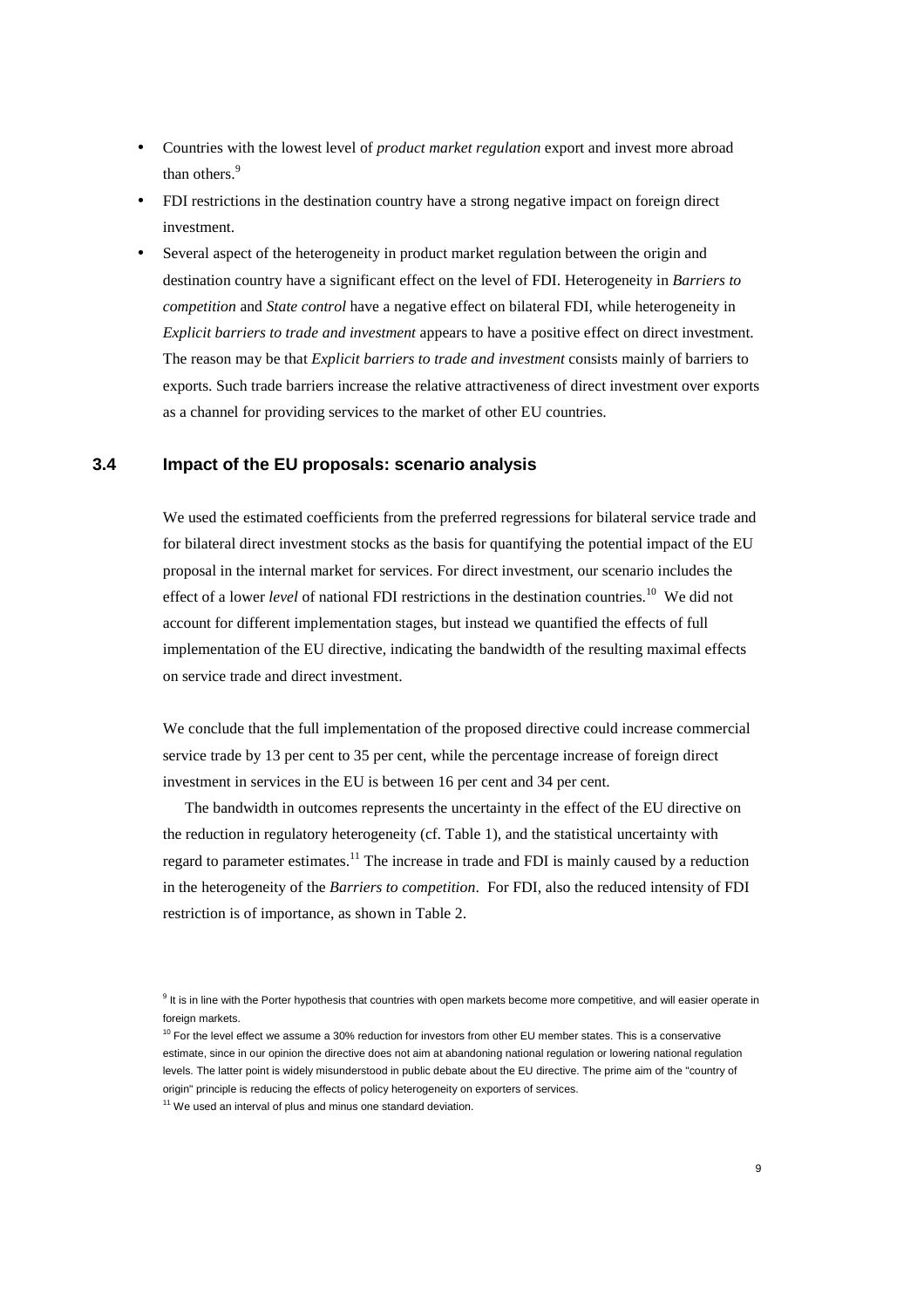| Underlying factors of increase in trade and FDI in commercial services<br>Table 2 |  |
|-----------------------------------------------------------------------------------|--|
|-----------------------------------------------------------------------------------|--|

|                                                                    | Minimum effects | Maximum effects |
|--------------------------------------------------------------------|-----------------|-----------------|
| Total intra EU trade increase                                      | 13              | 35              |
| of which:                                                          |                 |                 |
| * Increase due to reduced heterogeneity in Barriers for start ups  | $-11$           | -24             |
| * Increase due to reduced heterogeneity in Barriers to competition | 24              | 45              |
| * Increase due to other reductions in heterogeneity                | 0               | 15              |
| Total intra EU FDI increase                                        | 16              | 34              |
| of which:                                                          |                 |                 |
| * Increase due to reduced heterogeneity in Explicit barriers for   | -5              | $-11$           |
| trade and investment                                               |                 |                 |
| * Increase due to reduced heterogeneity in Barriers to competition | 9               | 21              |
| * Increase due to less FDI restrictions (level effect)             | 12              | 18              |
| * Increase due to other reductions in heterogeneity                | 0               | 5               |

Note: a) In the scenarios we assume that investors from other EU countries will experience a 30% reduction in the level of FDI restriction of the destination country.

> Our analysis concentrated on cumulative direct investment *stocks*, and since the adaptation of FDI stocks occurs mainly through annual FDI flows, the effect on annual direct investment flows will be much higher. To what extent this is the case depends on the length of the adaptation period.

## **4 Conclusions**

We derive firm indications that the EU service sector might benefit from the proposed EU directive through a substantial increase in international trade and investment. Assuming full implementation of the proposals, we estimate that bilateral commercial service trade could increase by about 15% to 35%. Commercial service trade forms about 10% of total trade within the EU. This suggest that total trade could increase by 1% to 3%. FDI in services could also increase by about 15% to 35%. The empirical results indicate the presence of substitution effects between trade in services and FDI in services. Less heterogeneity in *Barriers for starting up firms* reduces trade, while less heterogeneity in *Explicit barriers to trade* reduces FDI.

Some caution is warranted in the interpretation of our results. They only indicate an order of magnitude. Moreover, our study focuses only on trade flows and investment stocks. It does not provide a full welfare analysis. Possible domestic (and European) welfare effects may result from price and income effects of the measures, but like the possible effects on innovation and productivity these have not been part of our analysis. Moreover, we did not analyse the trade off between the benefits of regulation and the benefits of extra trade and investment caused by less heterogeneity in regulation.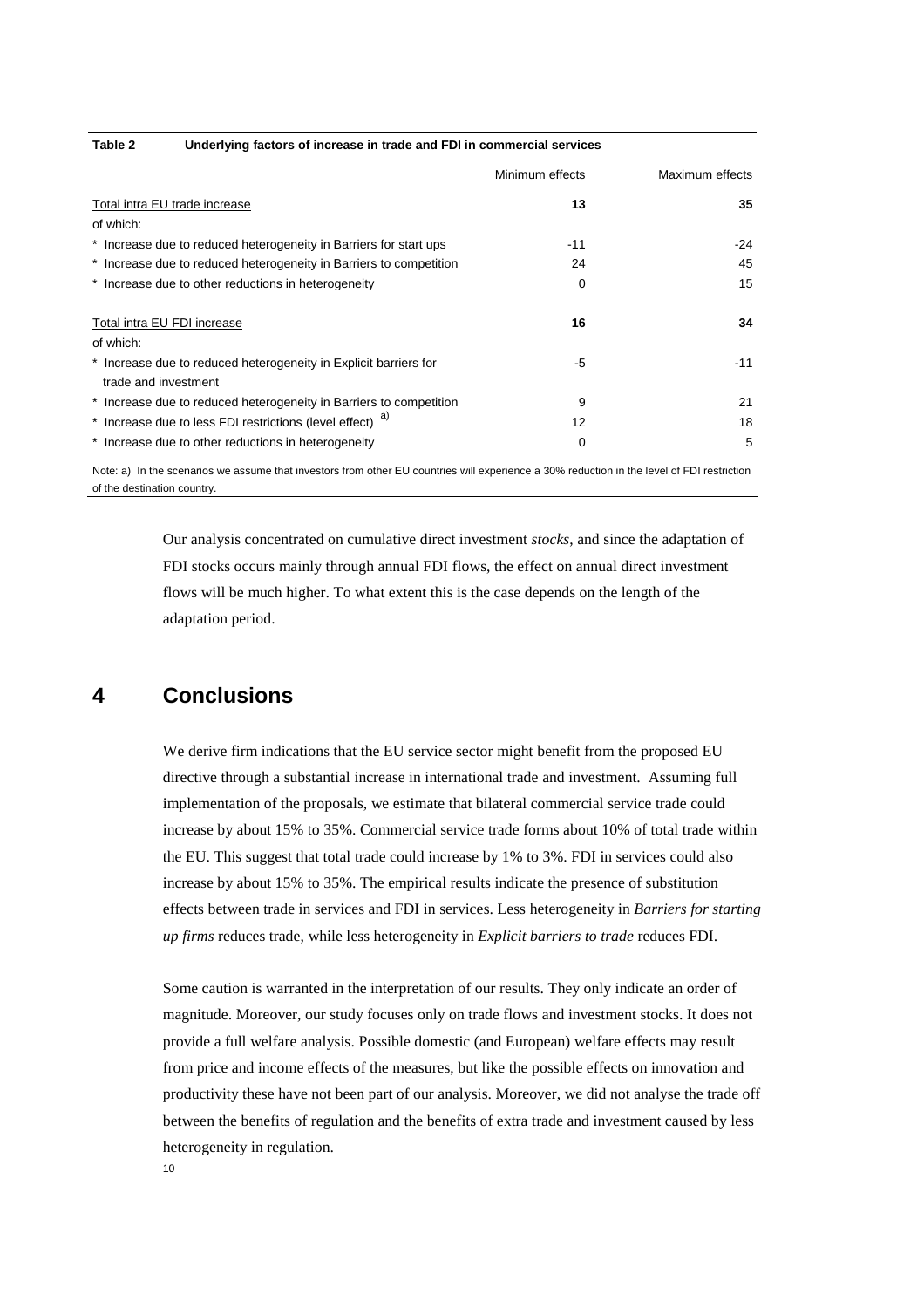#### **References**

EC 2002, Report from the Commission to the Council and the European Parliament on the State of the Internal Market for Services, Brussels.

EC 2004, Proposal for a Directive of the European Parliament and of the Council on Services in the Internal Market, SEC(2004) 21, Brussels.

Erkel-Rousse, H., and D. Mirza 2002, Import price elasticities: reconsidering the evidence, Canadian Journal of Economics 35, p. 282-306.

Golub, S.S., 2003, Measures of restrictions on inward foreign direct investment for OECD countries, OECD Economic Department Working paper no. 357, Paris.

Karsenty, G., 1999, Just how big are the stakes? An assessment of trade in services by mode of supply, paper presented at Services 2000: New directions in Services Trade Liberalization (Washington DC, June 1-2, 1999).

Kox, H., A. Lejour and R. Montizaan, 2004a, The free movement of services within the EU, CPB Document, The Hague (forthcoming).

Kox, H., A. Lejour and R. Montizaan, 2004b, The intra-EU service market and the proposed EU directive on the Internal Market for services, CPB Research Memorandum, The Hague (forthcoming).

Markusen, J.R., 2002, Multinational firms and the theory of international trade, MIT Press, Cambridge MA.

Nahuis, R., 2004, One size fits all? Accession to the internal market, an industry-level assessment of EU enlargement, *Journal of Policy Modelling*, 26, p.p. 571-586.

Nicoletti, G., S. Scarpetta, and O. Boylaud, 2000, Summary indicators of product market regulation with an extension to employment protection legislation, OECD Economic Department Working paper no. 226, Paris.

Nicoletti, G., 2001, Regulation in Services: OECD Patterns and Economic Implications, OECD Economic Department Working paper no. 287, Paris.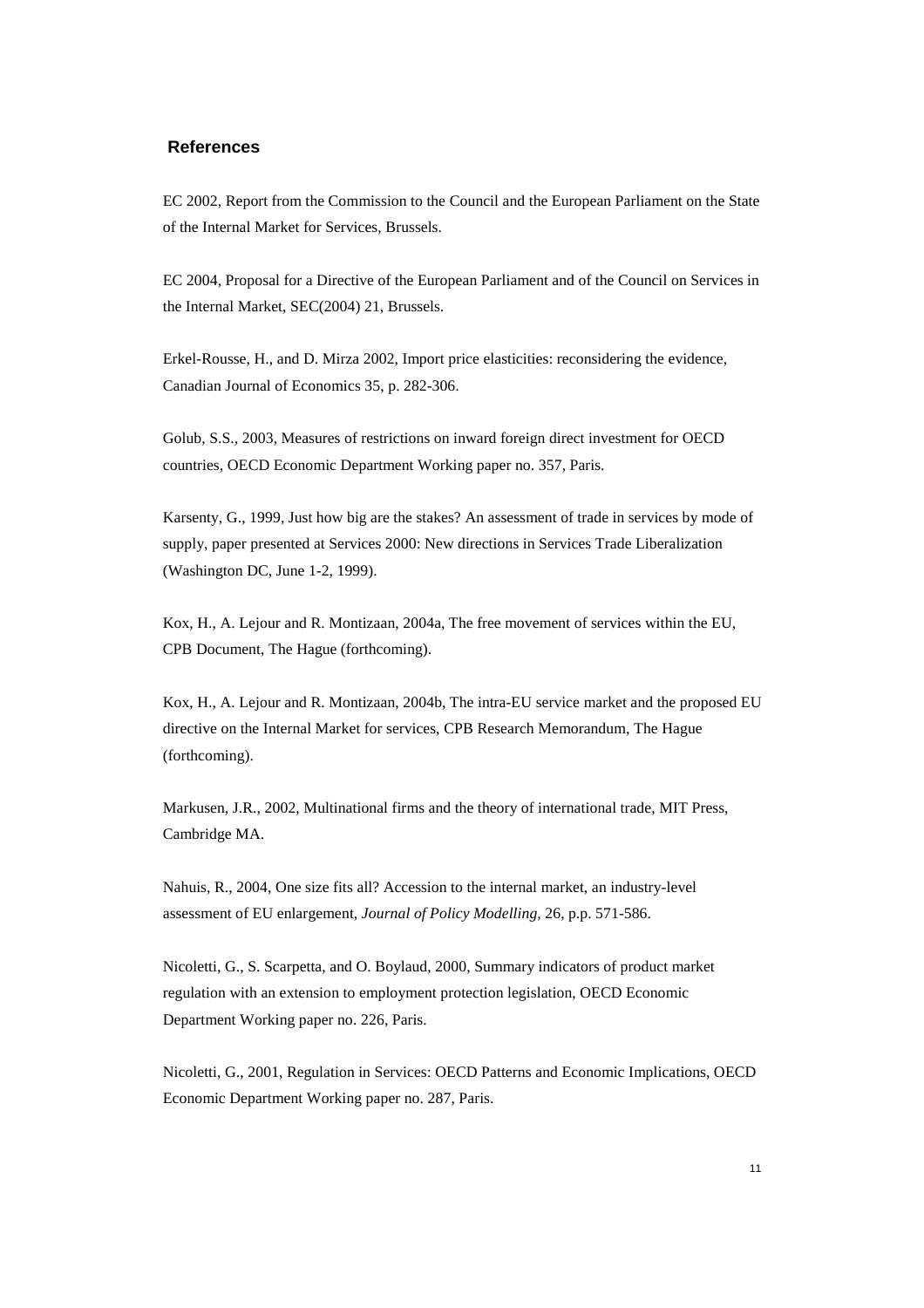Nicoletti, G. and S. Scarpetta, 2003a, Regulation, Productivity and growth: OECD evidence, OECD Economic Department Working paper no. 347, Paris.

Nicoletti, G., S. Golub, D. Hajkova, D. Mirza and K-Y. Yoo, 2003, Policies and international integration: influences on trade and foreign direct investment, OECD Economic Department Working paper no. 359, Paris.

OECD, 2004, OECD Statistics on International Trade in Services; Partner Country Data and Summary Analysis, Paris.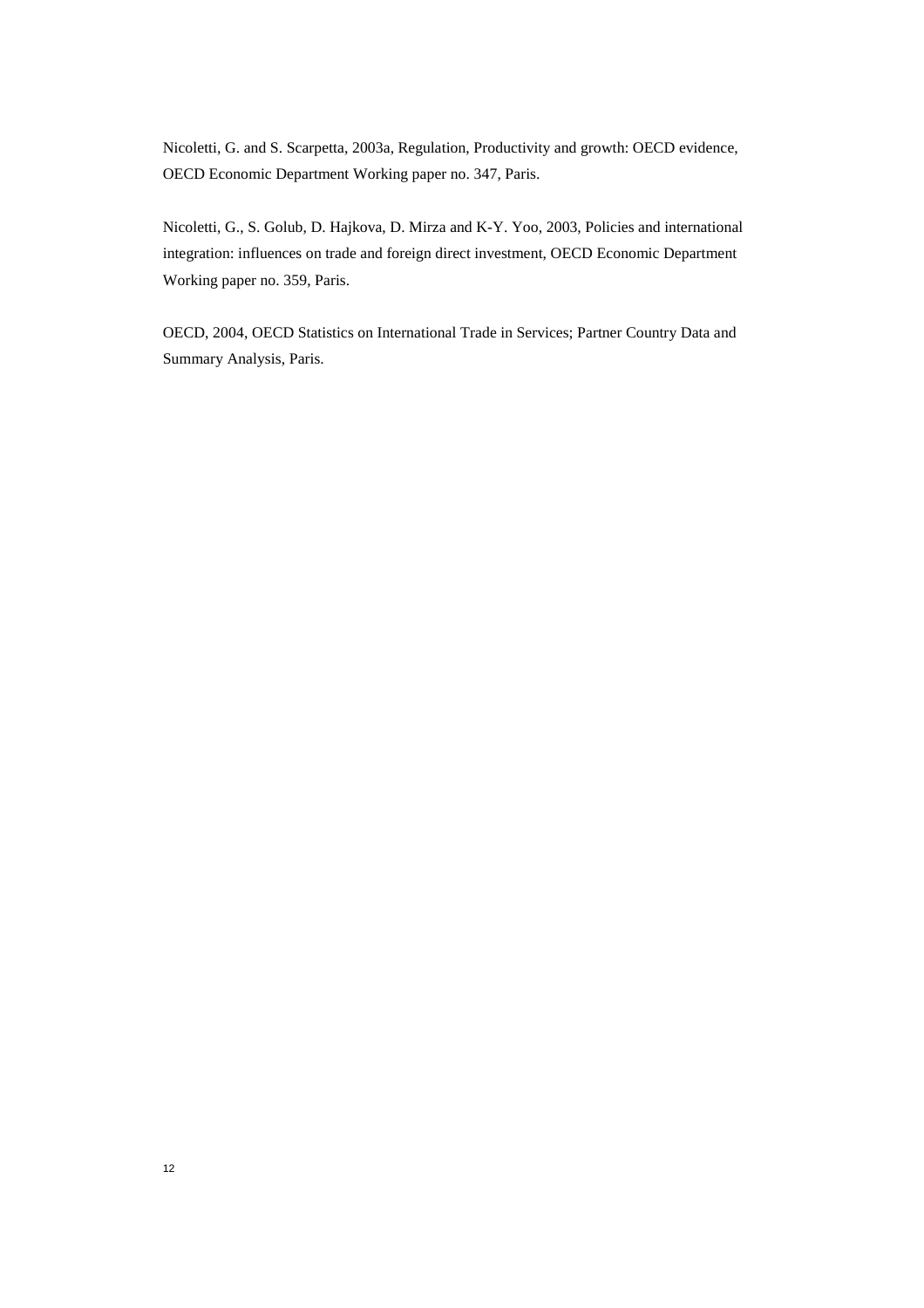# **Annex I Estimation Results**

#### **Explaining Bilateral trade in commercial services and bilateral direct investment**

Estimation method: Transformed least squares with  $\textsf{SUR}^{\textsf{a}}$ 

| Dependent variable                                   | <b>Bilateral service exports</b> |                                      |                         | <b>Bilateral direct investment</b> |  |
|------------------------------------------------------|----------------------------------|--------------------------------------|-------------------------|------------------------------------|--|
| Country perspective                                  | Origin country b)                | Destination<br>country <sup>c)</sup> | Origin country b)       | Destination country <sup>c)</sup>  |  |
| <b>Gravity variables</b>                             |                                  |                                      |                         |                                    |  |
| In GDP Origin                                        | $0.85***$                        |                                      | $0.98***$               |                                    |  |
|                                                      | (0.033)                          |                                      | (0.083)                 |                                    |  |
| In GDP Destination                                   |                                  | $0.73***$                            |                         | $0.68***$                          |  |
|                                                      |                                  | (0.031)                              |                         | (0.075)                            |  |
| In Distance                                          | $-0.97***$                       | $-0.97***$                           | $-1.18***$              | $-1.18***$                         |  |
|                                                      | (0.057)                          | (0.057)                              | (0.117)                 | (0.117)                            |  |
| Language distance                                    | $-0.50***$                       | $-0.50***$                           | $-0.07$                 | $-0.07$                            |  |
|                                                      | (0.12)                           | (0.12)                               | (0.131)                 | (0.131)                            |  |
| In(productivity service sector origin                |                                  |                                      | $0.04***$               |                                    |  |
| country)                                             |                                  |                                      | (0.006)                 |                                    |  |
| Policy variables                                     |                                  |                                      |                         |                                    |  |
| Product market regulation. origin                    | $-0.48***$                       |                                      | $-0.92***$              |                                    |  |
| country                                              | (0.066)                          |                                      | (0.156)                 |                                    |  |
| Barriers to entrepreneurship,                        |                                  | $-0.02$                              |                         | $-0.13$                            |  |
| destination country                                  |                                  | (0.05)                               |                         | (0.138)                            |  |
| FDI regulation indicator, destination                |                                  |                                      |                         | $-9.33***$                         |  |
| country                                              |                                  |                                      |                         | (1.435)                            |  |
| Heterogeneity, Barriers for start ups <sup>b)</sup>  | $0.83***$                        | $0.83***$                            | 0.84                    | 0.84                               |  |
|                                                      | (0.24)                           | (0.24)                               | (0.523)                 | (0.523)                            |  |
| Heterogeneity Barriers for competition <sup>b)</sup> | $-2.66***$                       | $-2.66***$                           | $-3.46***$              | $-3.46***$                         |  |
|                                                      | (0.38)                           | (0.38)                               | (0.860)                 | (0.860)                            |  |
| Heterogeneity Regulatory and admin.                  | $-0.21$                          | $-0.21$                              | $-0.61$                 | $-0.61$                            |  |
| opacity <sup>b)</sup>                                | (0.19)                           | (0.190)                              | (0.475)                 | (0.475)                            |  |
| Heterogeneity State control <sup>b)</sup>            | 0.04                             | 0.04                                 | $-2.50***$              | $-2.50***$                         |  |
|                                                      | (0.36)                           | (0.360)                              | (0.769)                 | (0.769)                            |  |
| Heterogeneity Barriers to trade and                  | $-0.22$                          | $-0.22$                              | $1.57***$               | $1.57***$                          |  |
| investment <sup>b)</sup>                             | (0.29)                           | (0.29)                               | (0.634)                 | (0.634)                            |  |
| Year dummy 2000                                      | 0.008                            | 0.008                                |                         |                                    |  |
|                                                      | (0.07)                           | (0.07)                               |                         |                                    |  |
| Year dummy 2001                                      | 0.006                            | 0.006                                |                         |                                    |  |
|                                                      | (0.07)                           | (0.07)                               |                         |                                    |  |
| Constant                                             | dummies for                      | dummies for                          | dummies for             | dummies for                        |  |
|                                                      | destination                      | origin significant                   | destination significant | origin significant                 |  |
|                                                      | significant                      |                                      |                         |                                    |  |
| Number of observations                               | 479                              | 481                                  | 246                     | 246                                |  |
| Adjusted R-squared                                   | 0.78                             | 0.70                                 | 0.69                    | 0.52                               |  |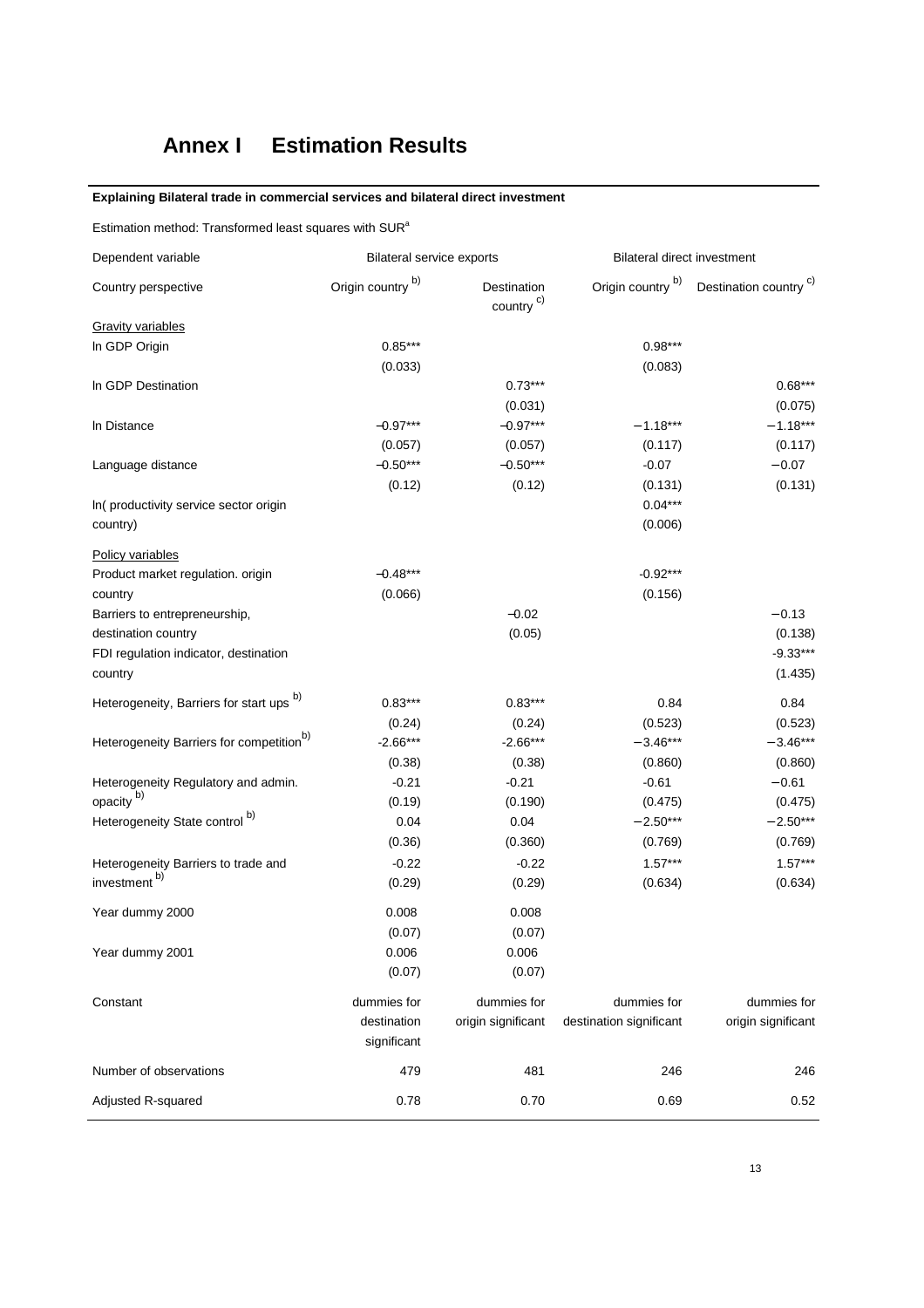Notes on Annex I:

a) Seemingly Unrelated Regression (SUR) , applying simultaneous estimation of equations for origin and destination countries. All bilateral variables expressed as deviation from the mean. This is done separately from the origin (exporting) country perspective, and from the destination (host) country perspective. Erkel-Rousse and Mirza (2002) impose identical coefficients for distance and language in the equations for origin and destination country. We do the same and also impose identical coefficients for policy heterogeneity for origin and destination country. Absolute value of standard error in brackets. Codes: \*\*\* = significant at 1% level; \*\* = significant at 5% level; \* = significant at 10% level.

b) In case of origin country perspective, we use data expressed as deviations from the mean host (destination) country, thus allowing for estimation of exporter-specific variables.

c) With the destination country perspective, we use data expressed as deviations from the mean exporter (origin) country, thus allowing for estimation of destination-specific variables.

Data source for country regulation data: Nicoletti, Scarpetta and Boylaud (2000); Golub (2003); for bilateral trade data: OECD (2003).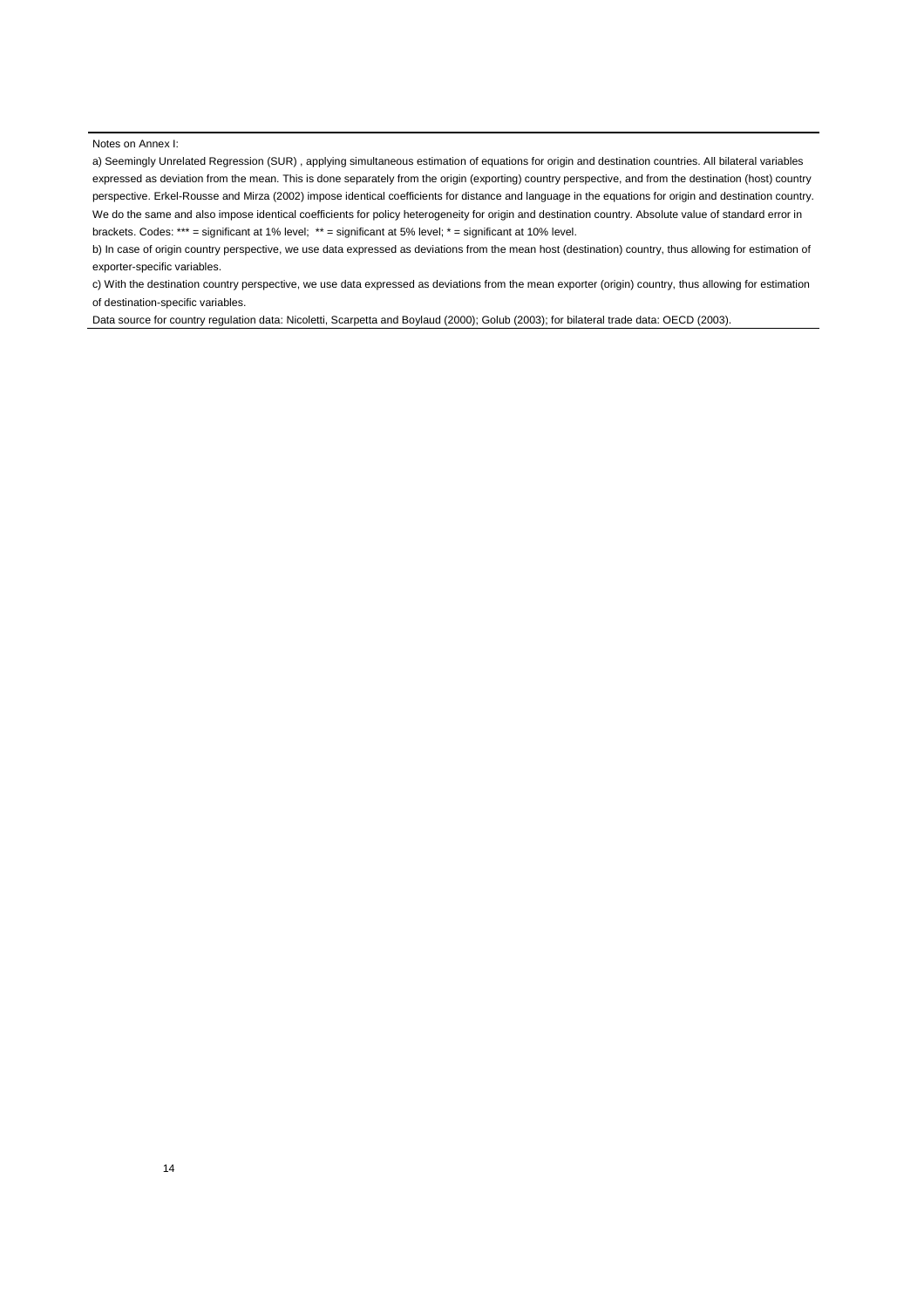## **Annex II Examples of policy heterogeneity domains based on the OECD Regulation database**

Policy heterogeneity domain **More in the COV** More detailed elements of heterogeneity per item

#### State control \* Do national, state or provincial government holds equity stakes in business company, in the following sector.... 24 different sectors and business activites, like Gas manufacture and distribution, Communication, Insurance, Airlines, Support services for air, land or water transport \* Share or number (in total employment of the business sector) of employees working in publicly-controlled firms with the following types of contracts: ... Specific types of contracts (e.g. Tenured public employees), 5 answer catergories: a=0-0.2; b=0.2-0.4; c=0.4-0.6; d=0.6-0.8; e=d 0.8-1) **Barriers to competition** \* Where laws or regulations restrict the number of competitors allowed to operate a business, which of the following selection procedures are used to .... Specific items (e.g. assign state concessions), Answer categories: a=license; b= open tendering; c= single tendering; d= selective tendering \* Is it mandatory for suppliers interested in participating in public contracts to register as contractors or be qualified as such? \* Do national, state or provincial laws or other regulations restrict in at least some markets the number of competitors allowed to operate a business, in the following sector .... 24 different sectors (e.g. Urban, suburban and interurban highway passenger transport, Electricity, Business services, Financial Services, and Motion picture distribution and projection) \* How frequently the following criteria are applied in the awarding of state concessions or franchises: .... ? Specific items (e.g. allocation to bidder who offers best service at lowest prices), answer categories: B=never; C=sometimes; D=often; E=always \* Are there restrictions (other than capital and technical requirements) on participation in the public tendering procedures? Answer categories: B=never; C=sometimes; D=often; E=always \* Do these include restrictions based on nationality or residence? Answer categories: A=Country is not concerned by the question; B=in some sectors; C=never \* Exemption grounds for permitting otherwise illegal mergers 5 specific questions \* Legal condition of entry in .... Specific domains (e.g. Telecommunications /basic voice/international), answers: A=Open; B= licensed \* Retail distribution: What is the threshold surface limit for (..specific...) laws or regulations to apply? Specific domains, answer categories: A=under 250m2; B=250-500m2; C=500-1000m2;D = 1000-2000m2; E=above 2000m2 \* Retail distribution: Are professional bodies or representatives of trade and commercial interests involved in (... specific..) licensing decisions? Specific items \* Please indicate (if possible) the share of public procurement by Specific sectors (e.g. services), Answer categrories: A=0 central government entities assigned through open tendering 25; B=25-50; C=50-75; D=75-100 procedures :